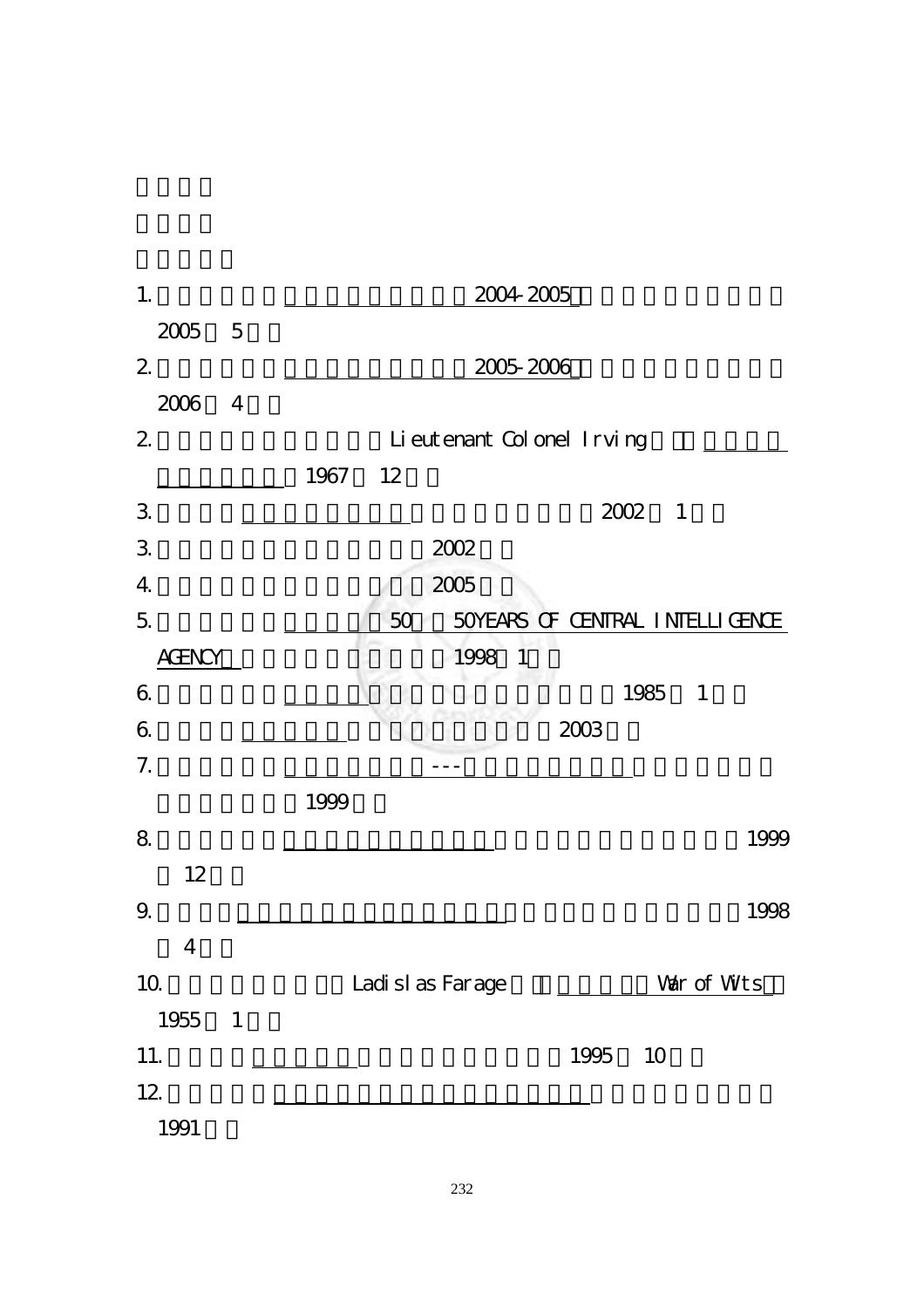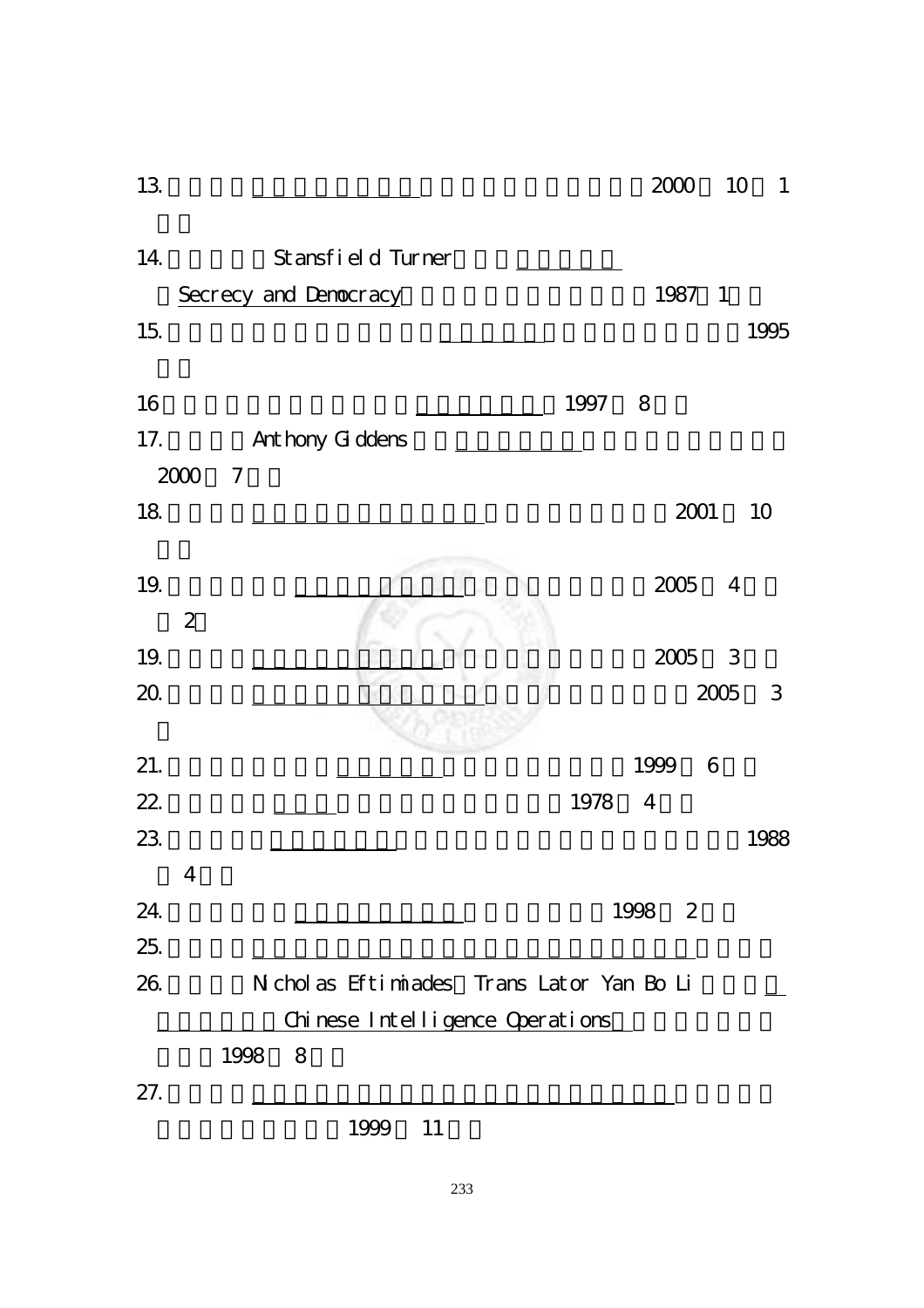| 28.       |                                           |                | 2001                          |
|-----------|-------------------------------------------|----------------|-------------------------------|
| 29.       |                                           |                |                               |
| 2003<br>3 |                                           |                |                               |
| 30.       | 21                                        |                |                               |
|           |                                           |                | 2003<br>3                     |
| 31.       |                                           |                | Davi d Hel d. Anthony         |
|           | McGrew David Goldblatt. Jonathan Perraton |                | $\mathbf{I}$ and $\mathbf{I}$ |
|           |                                           | 2001           |                               |
| 32        |                                           | 1983           | 9 <sup>2</sup>                |
| 33.       |                                           | 1990           | 12                            |
| 34.       |                                           |                | 2002                          |
| 35.       | Viktor Suvorov                            |                | Inside the                    |
| Aquarium  | 1992                                      | $\overline{2}$ |                               |
| 36.       |                                           |                | 1984<br>-9<br>$\overline{4}$  |
| 37.       | 1989<br>3                                 |                |                               |
| 38.       | Ranj i t Kumar                            |                |                               |
|           | 2000<br>8                                 |                |                               |
| 39.       |                                           |                | 2003                          |
| 6         |                                           |                |                               |
| 40.       |                                           |                | 2001<br>11                    |
|           |                                           |                |                               |
| 41.       |                                           |                | 1977<br>8                     |
| 42        | 20                                        |                |                               |
| 1998 9    |                                           |                |                               |
| 43.       | Craig A. Snyder                           |                |                               |
|           | 2001<br>8                                 |                |                               |
| 44.       | 2000                                      |                |                               |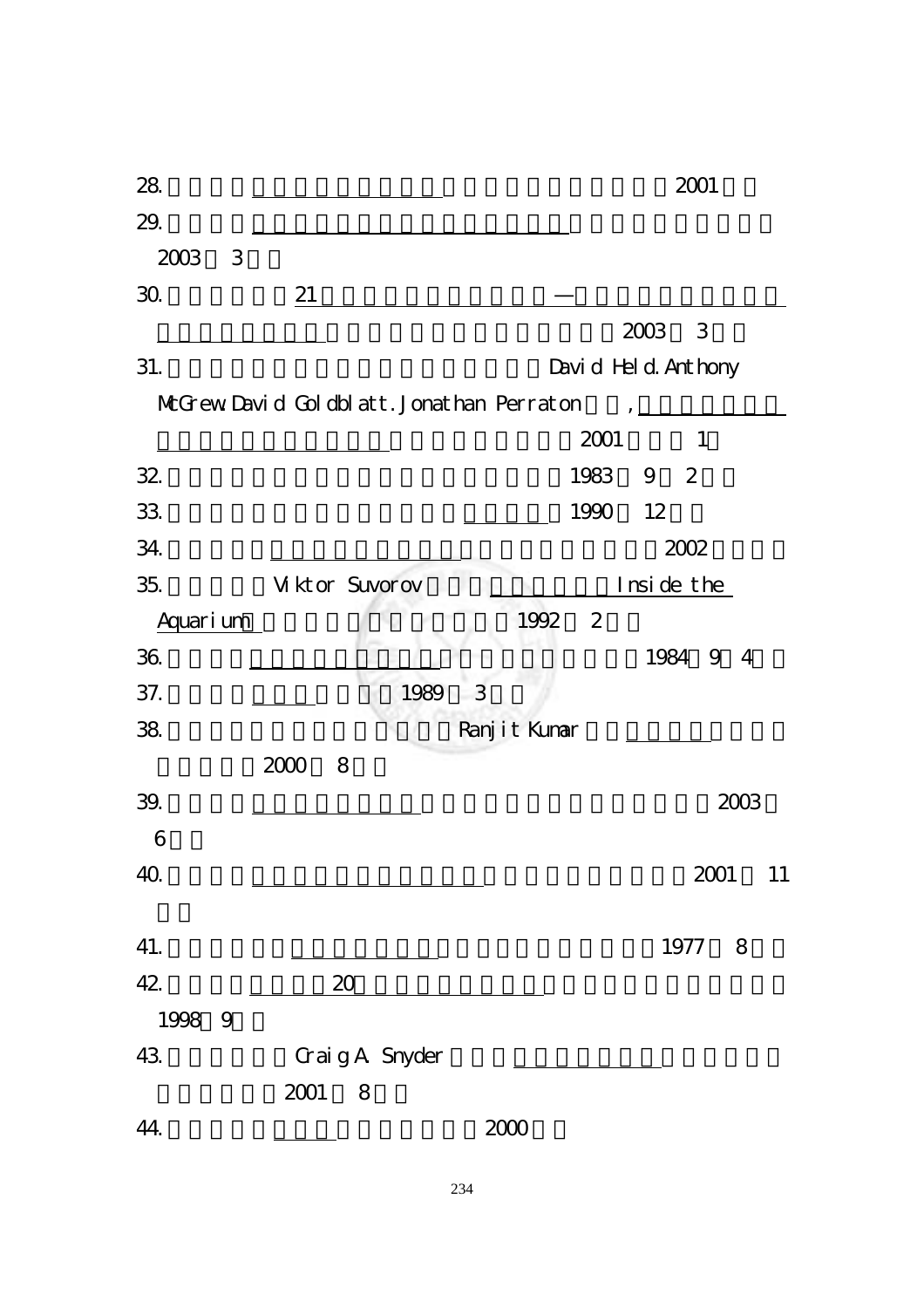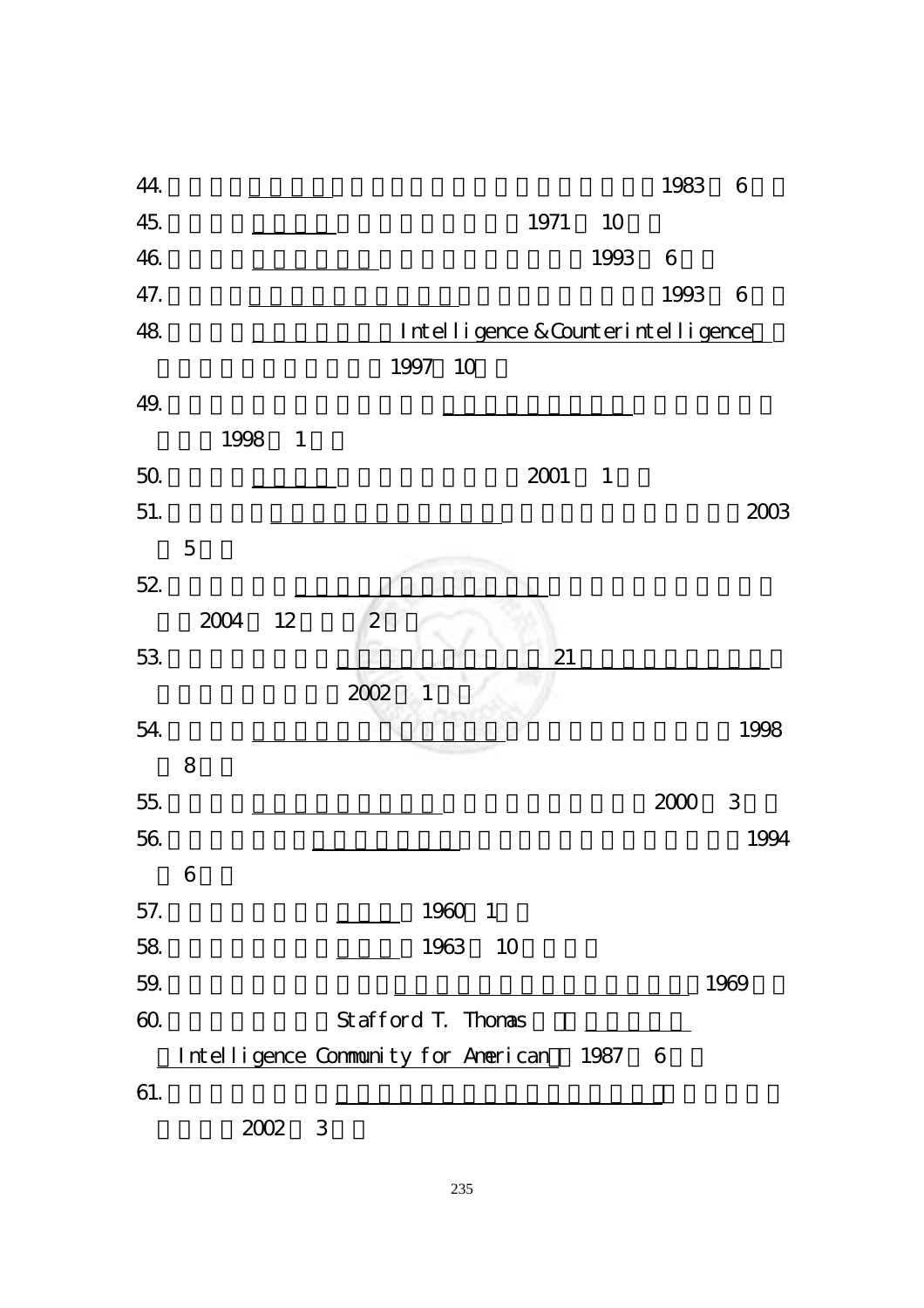| 62        |           | Christopher E. Hornbarger David W Kearn,               |      |        |      |                         |      |
|-----------|-----------|--------------------------------------------------------|------|--------|------|-------------------------|------|
| Jr.       |           |                                                        |      |        |      | National Strategies and |      |
|           |           | Capabilities for a Changing World                      |      | 2002 9 |      |                         |      |
| 63.       |           |                                                        |      |        |      |                         |      |
|           | 2002 12   |                                                        |      |        |      |                         |      |
| 64.       |           |                                                        |      |        |      |                         |      |
|           | 2<br>2004 |                                                        |      |        |      |                         |      |
| 65.       |           |                                                        |      |        |      |                         |      |
|           | 2<br>2005 |                                                        |      |        |      |                         |      |
| 66.       |           | Michael Mandel baum                                    |      |        |      |                         |      |
|           |           |                                                        | 1993 |        |      |                         |      |
| 67.       |           | Steven Metz                                            |      |        |      |                         |      |
|           |           | American Strategy Issues and AI ternatives             |      |        |      |                         |      |
|           |           | for the Quadrenni al Defense Review                    |      |        |      |                         |      |
| 2002      |           |                                                        |      |        |      |                         |      |
| 68.       |           | Michael Mandel baum                                    |      |        |      |                         |      |
|           |           |                                                        | 1993 |        |      |                         |      |
| 69        |           | Ray S. Cline                                           |      |        |      | Neta                    |      |
|           |           | Strategy- Nation Security Nemorandum for the President |      |        |      |                         |      |
|           |           | 1991                                                   |      |        |      |                         |      |
| 70.       |           |                                                        |      |        | 2002 |                         |      |
| 70.       |           |                                                        |      |        |      |                         | 2005 |
| 5         |           |                                                        |      |        |      |                         |      |
| 71.       |           | 1968                                                   | 8    |        |      |                         |      |
| 72        |           |                                                        |      |        | 2003 |                         |      |
| 73.       |           |                                                        |      |        |      |                         |      |
| 2004<br>6 |           |                                                        |      |        |      |                         |      |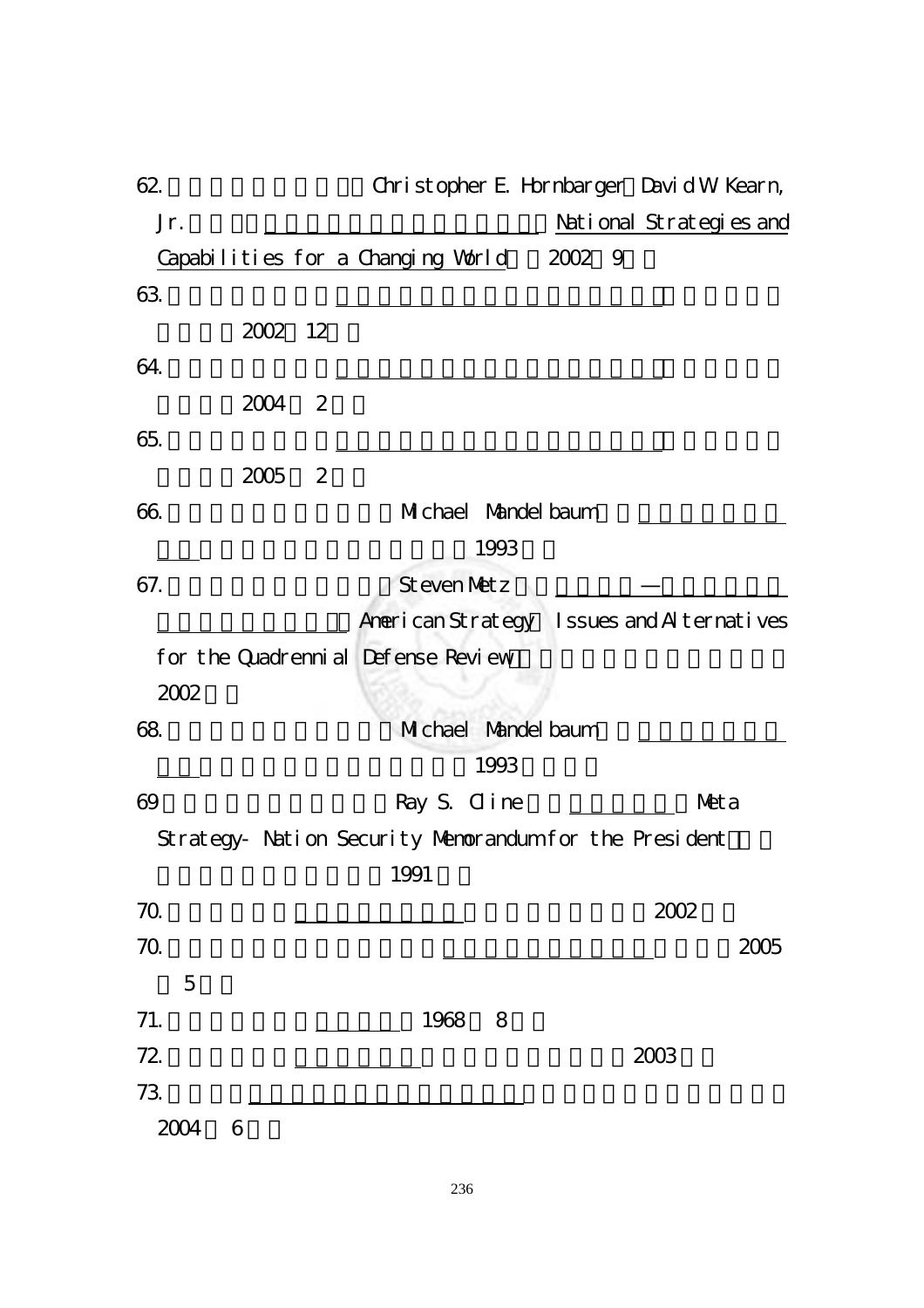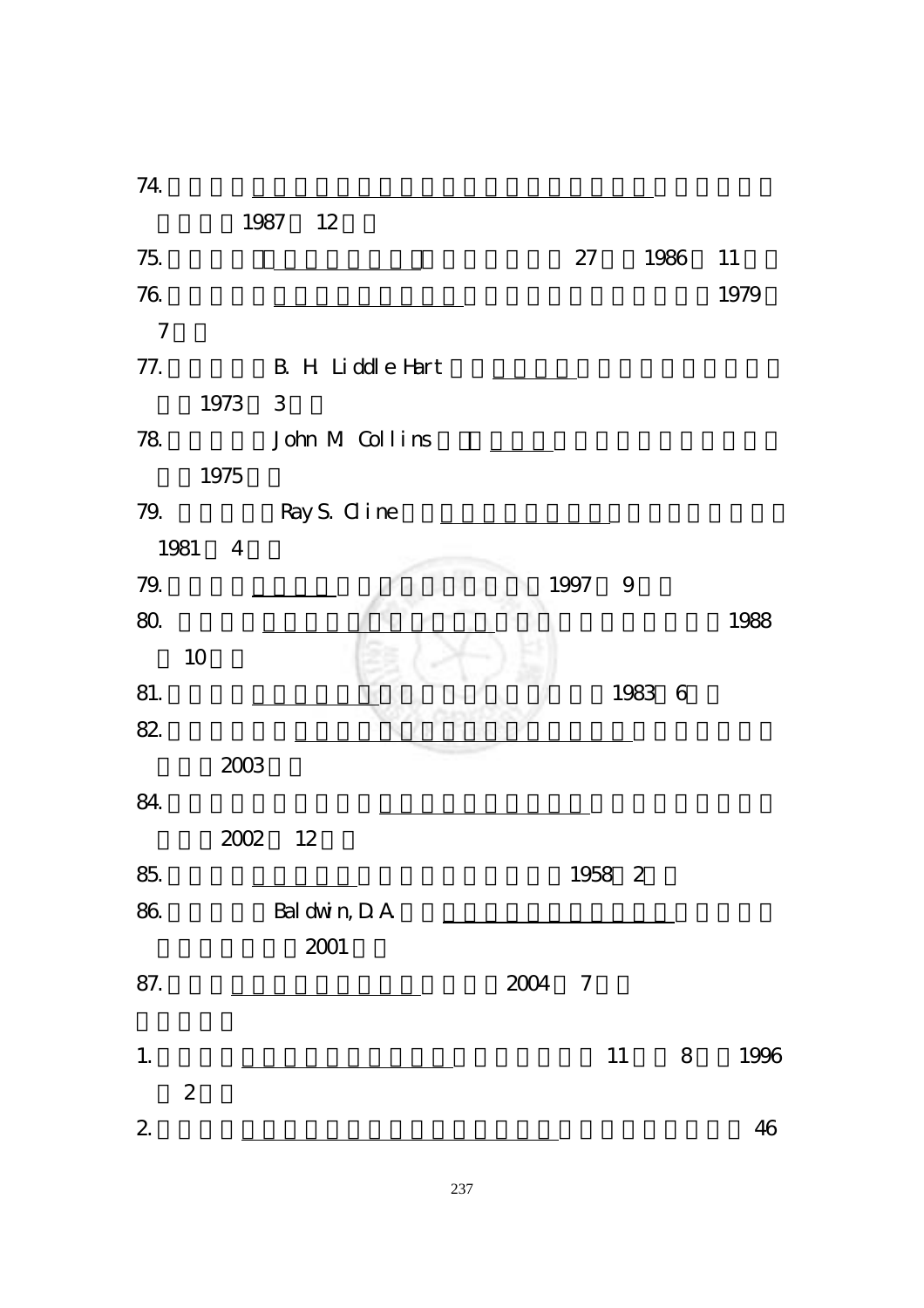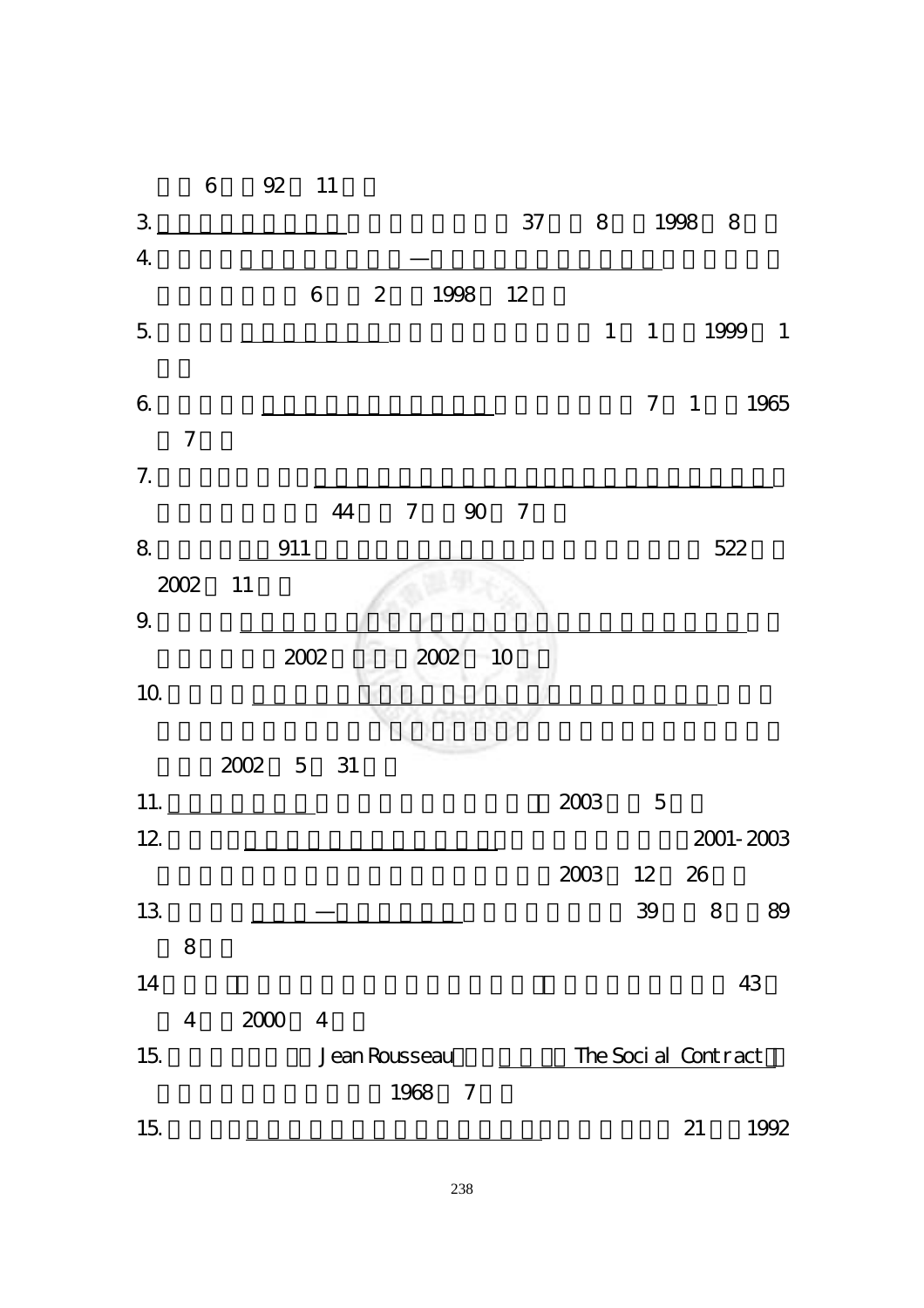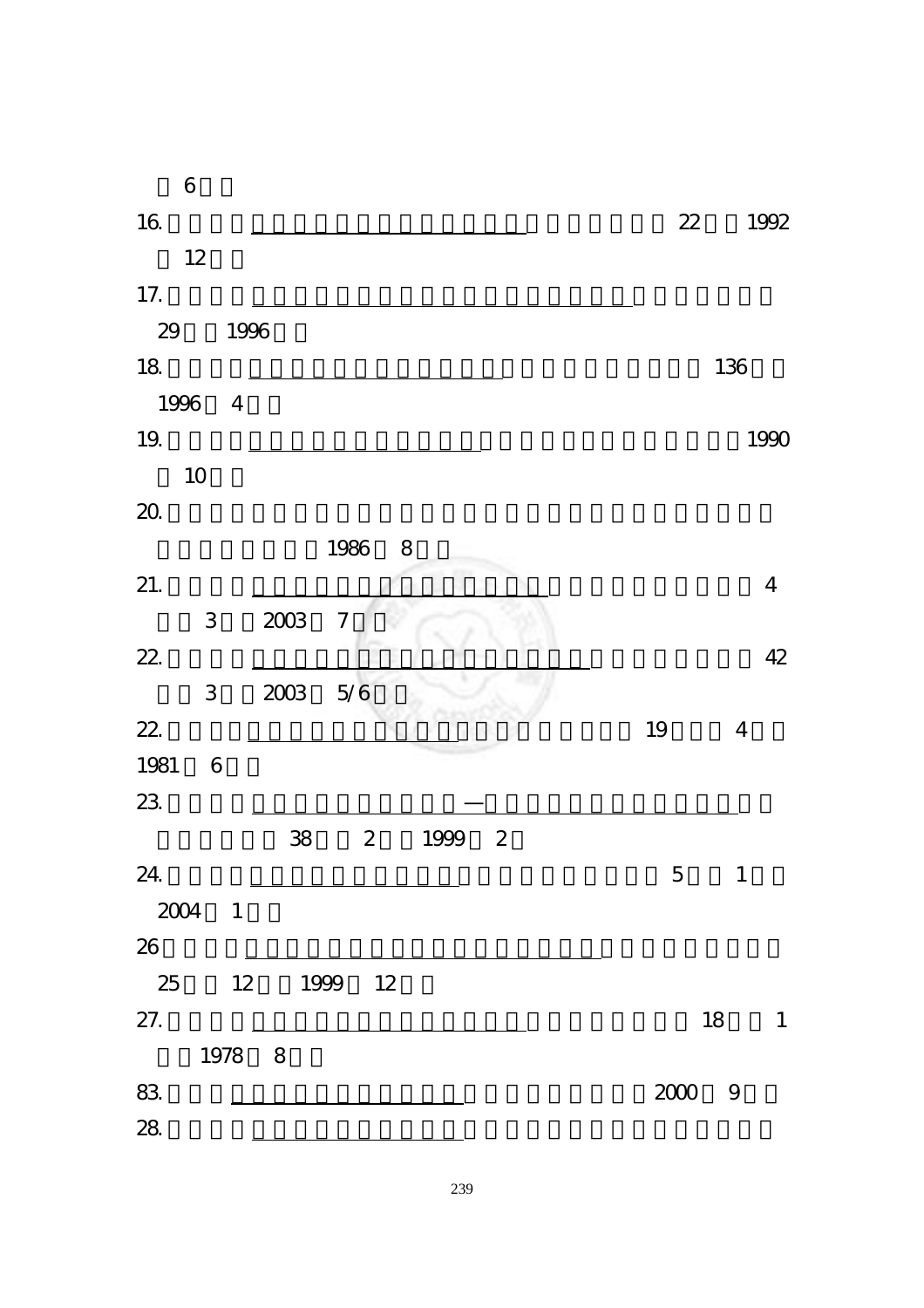|                | 3<br>2005                                                    |                 |                            |    |
|----------------|--------------------------------------------------------------|-----------------|----------------------------|----|
| 1.             |                                                              | 2003            | 11                         |    |
|                | 24<br>9                                                      |                 |                            |    |
|                | 2 <sup>7</sup><br>(Robert P. Hanssen)                        | 50              |                            |    |
|                |                                                              |                 | 2000                       | 3  |
|                | 27                                                           | 2001            | $\overline{\phantom{a}}$ 3 |    |
|                | 29<br>10                                                     |                 |                            |    |
|                |                                                              |                 |                            |    |
| 1.             |                                                              |                 |                            |    |
|                | http://nevs.sina.com.cn/w/2002-06-06/0539597283.htm 2004     |                 |                            |    |
|                | $2 \overline{ }$<br>6                                        |                 |                            |    |
| $\overline{2}$ | http://www.takungpao.com/nevs/2004-12-18/YM 343476.htm 2004  |                 |                            |    |
|                | 12 18                                                        |                 |                            |    |
| 3.             |                                                              |                 |                            |    |
|                | http://usinfo.state.gov/regional/ea/mgck/                    |                 |                            |    |
|                | $4 \overline{ }$<br>2002                                     | 12 <sup>2</sup> | - 20                       |    |
|                |                                                              |                 |                            |    |
|                | http: www southcn.com/nevs/ztbd/llb/keyvord/200212200630.htm |                 |                            |    |
| 5.             |                                                              |                 |                            |    |
|                |                                                              |                 |                            |    |
|                | http://www.geocities.com/trans2000/book006/3-1.htm           |                 |                            |    |
| 6.             |                                                              |                 |                            |    |
|                | http://www.nsb.gov.tw                                        |                 |                            |    |
| 7.             |                                                              |                 |                            |    |
|                | http //wwwlib.ccu.edu.tw/official/88012.pdf 2002             |                 | 4                          | 18 |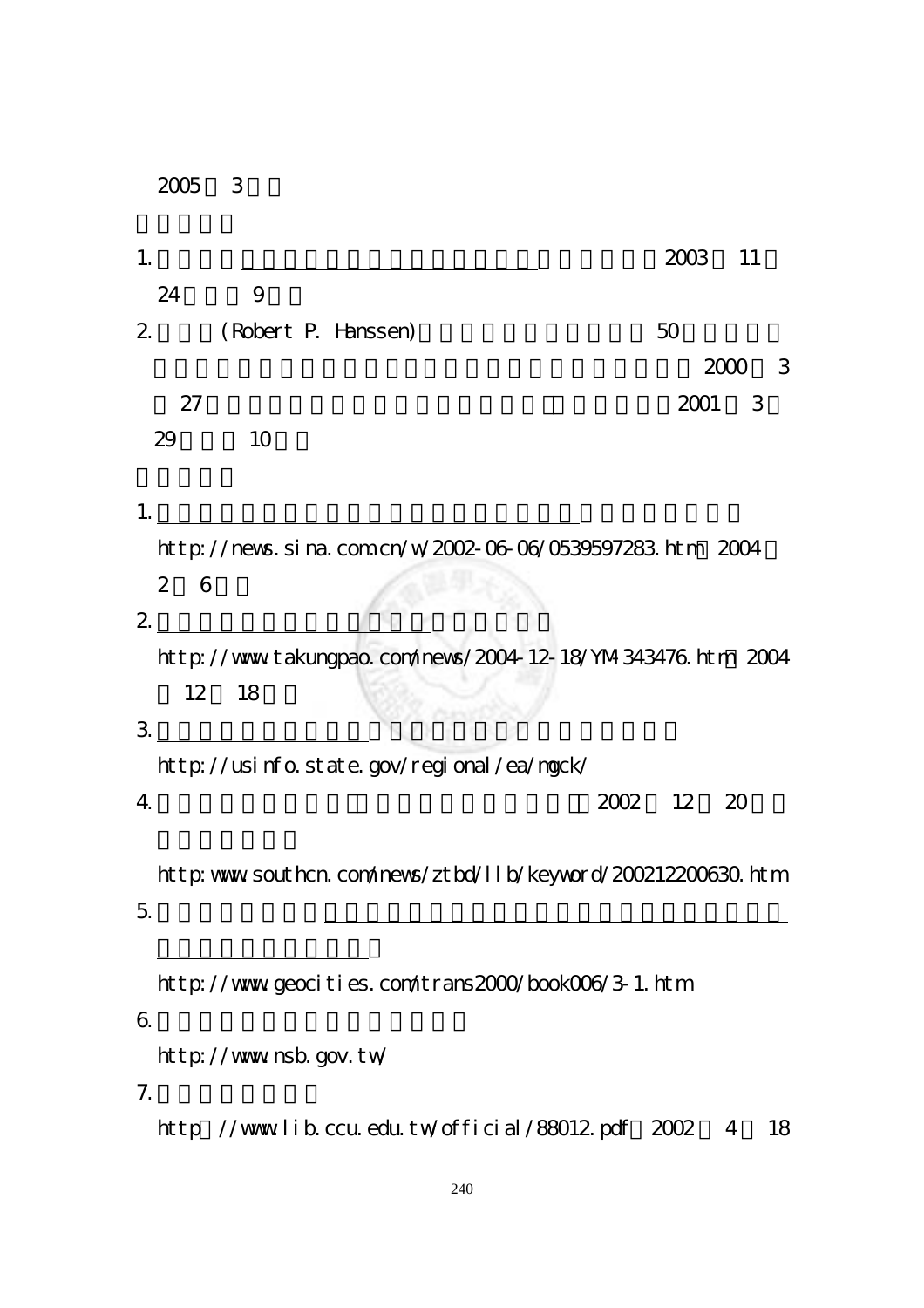- 8.美國防部1997年「四年一次國防檢討報告」(QDR): http://www.defenselink.mil/pubs/qdr1997.pdf
- 1. Allison, Graham T. Essence of Decision Explaining the Cuban Missile Crisis, London: Scott, Foresman and Company, 1971.
- 2. Buzan, Barry. People, States, and Fear. An Agenda for International Security in the Post-Cold War, Hartfonshire Harvester Wheatsheaf Books Ltd.,1991.
- 3.Buzan, Barry. Waver, Ole. Wilde, Jaap de. SECURITY:A New Framework For Analysis, Lynne Rienner Publisher, London,1998.
- 4.Calder, James D. comp., Intelligence,Espionage and Related Topics:An Annotated Bibliography of Serial Journal and Magizine Scholarship, 1844-1998 Westport, Connecticut, London: Greenwood Press,1999.
- 5.Crawford, Robert. Regime Theory in the Post- Cold War World: Rethinking Neoliberal Approaches to International Relations, Dartmouth Publishing Company, 1996.
- 6.Deutsch, Karl W. Crisis Decision Making:The Information Approach, in Managing International, ed. Daniel Frei, Breverly Hills:SAGE Publications,1982.
- 7.Dictionary of United State Military Terms for Joint Usage Washington, D.C. Department of the Army, Navy, and Air Force. May 1955.
- 8. Godson, Roy." Intelligence and Policy An Introduction," in Godson, Roy. ed. Intelligence Requirements for the 1980's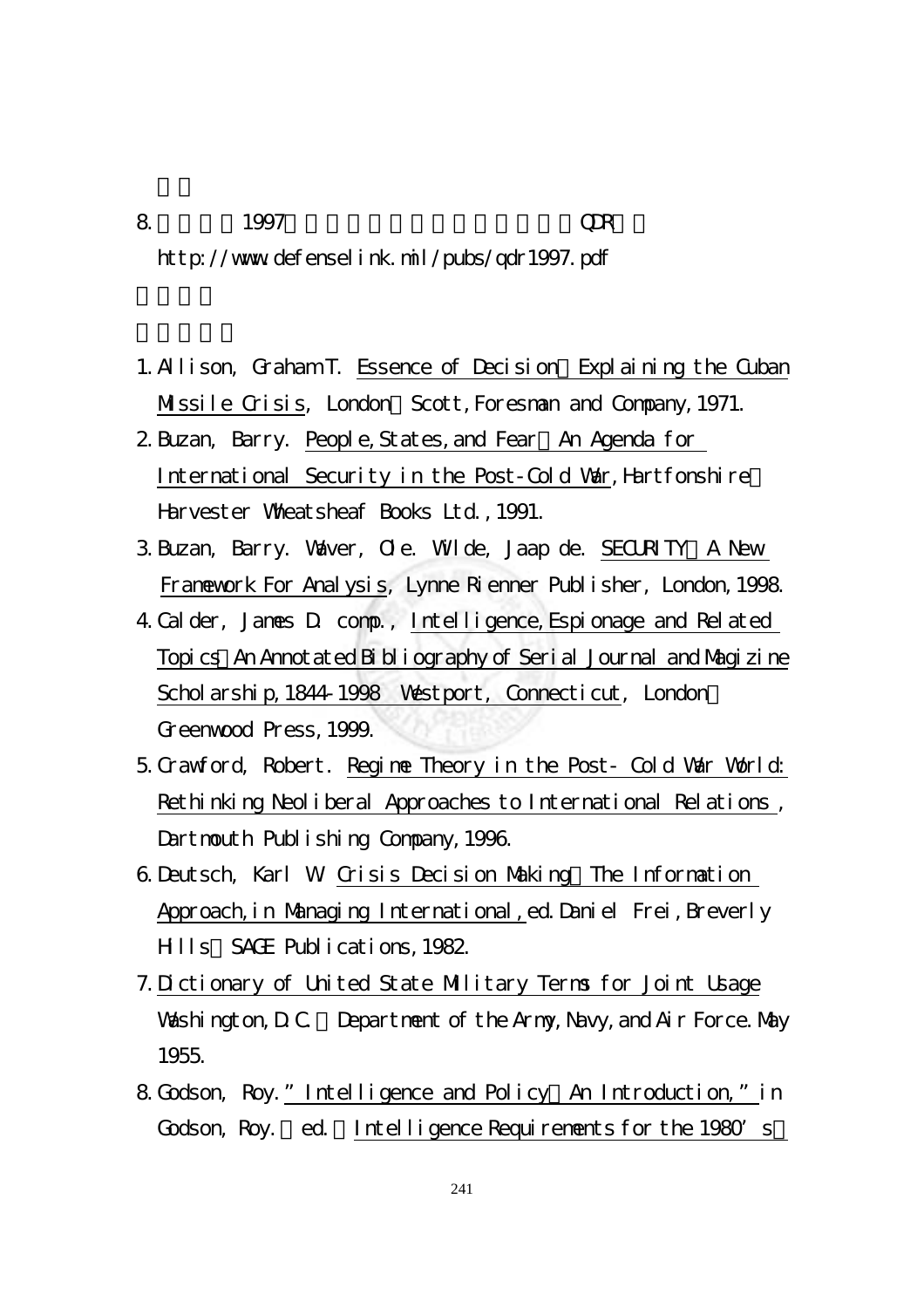Intelligence and Policy, Lexington Lexington Books, 1986. 9.Godson, Roy. May, Ernest R. and Schmitt, Gary. ed., U.S.Intelligence at the Crossroads, Washington, London:

BRASSEY' S, 1995.

- 10.Godson, Roy. Dirty Tricks or Trump Cards: U.S.Covert Action & Counterintelligence, New Jersey: Transaction Publishers, 2001, P.XLIV.
- 11.Holsti, Ole R. Brody, Richard A. & North, Robert C. "The Management of International Crisis", in International Var.  $2<sup>nd</sup>$ ed.
- 12.Holt, Pat M. Secret Intelligence and Public Policy: A Dilemma of Democracy, Washington, D.C.: A Division of Congressional Quarterly Inc., 1995.
- 13. Janis, Irving. Victim of Group Think, Boston: Houghton Miffling Co.1972.
- 14. Joseph, Paul. Peace Politics: The United States Between the Old and New World Order, Philadelphia Temple University Press, 1993.
- 15.Kent, Sherman. Strategic Intelligence New Jersey: Princeton University Press, 1953.
- 16.Kent, Sherman. Strategic Intelligence for American World Policy New Jersey: Princeton Uuiversity Press, 1966.
- 17. Kennedy, Robert F. Thirteen Days: A Memoir of the Cuban Missle Crisis, New York: W. W. Norton and Company, I ce, 1969.
- 18. Kaufman, Daniel J. Mckitrick, Jeffrey S. Leney, Thomas J. U. S. National Security, Massachusetts:Lexington Books,1985. 19.Keohane, Robert. International Institutions and State Power: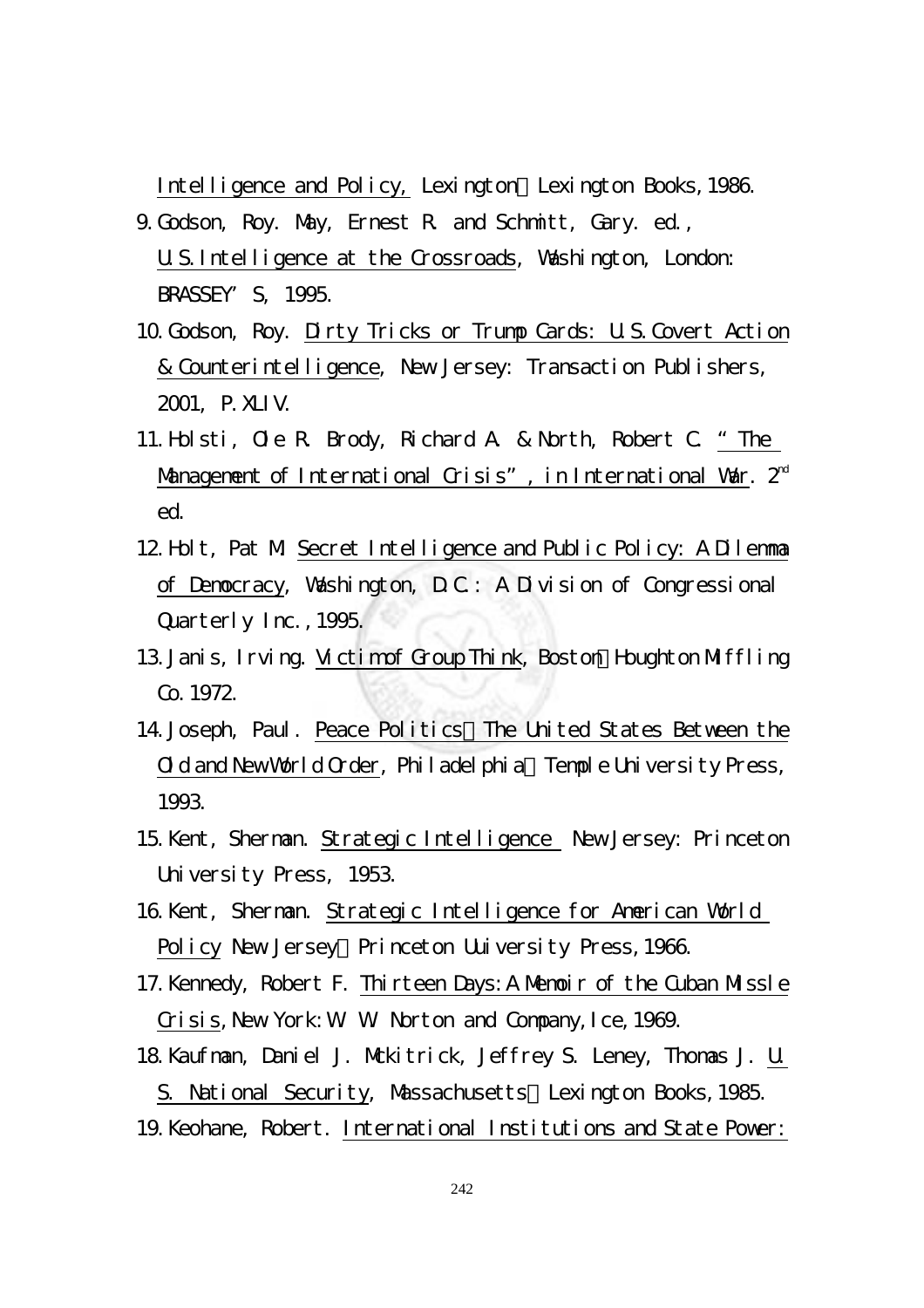Essay in International Relations Theory, Boulder: Westview Press, 1989.

- 20. Krause, Keith. Williams, Michael C. Critical Security Studies, Minneapolis: University of Minnesota Press, 1997.
- 21. Lebow, Richard Ned. Between Peace and War Cognitive Closure and Crisis Politics, The John Hopkins University Press,1981.
- 22.Lipschutz, Ronnie D. On Security, N.Y.:Columbia University Press, 1995.
- 23.Li, Rex. A Theory of Conceptual Intelligence: Thinking, Learning, Creativity, and Giftedness, London: Westport, Connecticut, 1996.
- 24.Lowenthal, Mark M. Intelligence: From Secrets to Policy, Washington, D.C.: A Division of Congressional Quarterly Inc, 2000.
- 25. Morgan, Patrick M A Conceptual Analysis, Breverly Hills: SAGE Publications, 1982.
- 26.Moore, Jone Norton. Tipson, Frederick S. Turner, Robert F. National Security Law, Durham, North Carolina Carolina Academic Press,1990.
- 27. Oseth, John M. Regulating U.S. Intelligence Operation A Study in Difinition of the National Interest, Lexington, Kentucky: The Univ. Press of Kentucky, 1985.
- 28. Patrick, Stewart." Multilateralism and Its Discontents The Causes and Consequences of U. S. Ambivalence", 2001, unpublished paper.
- 29.Powers, Thomas. The Man Who Kept the Secrets: Richard Helms and the CIA, New York: Alfred A. Knopf,Inc.,1979.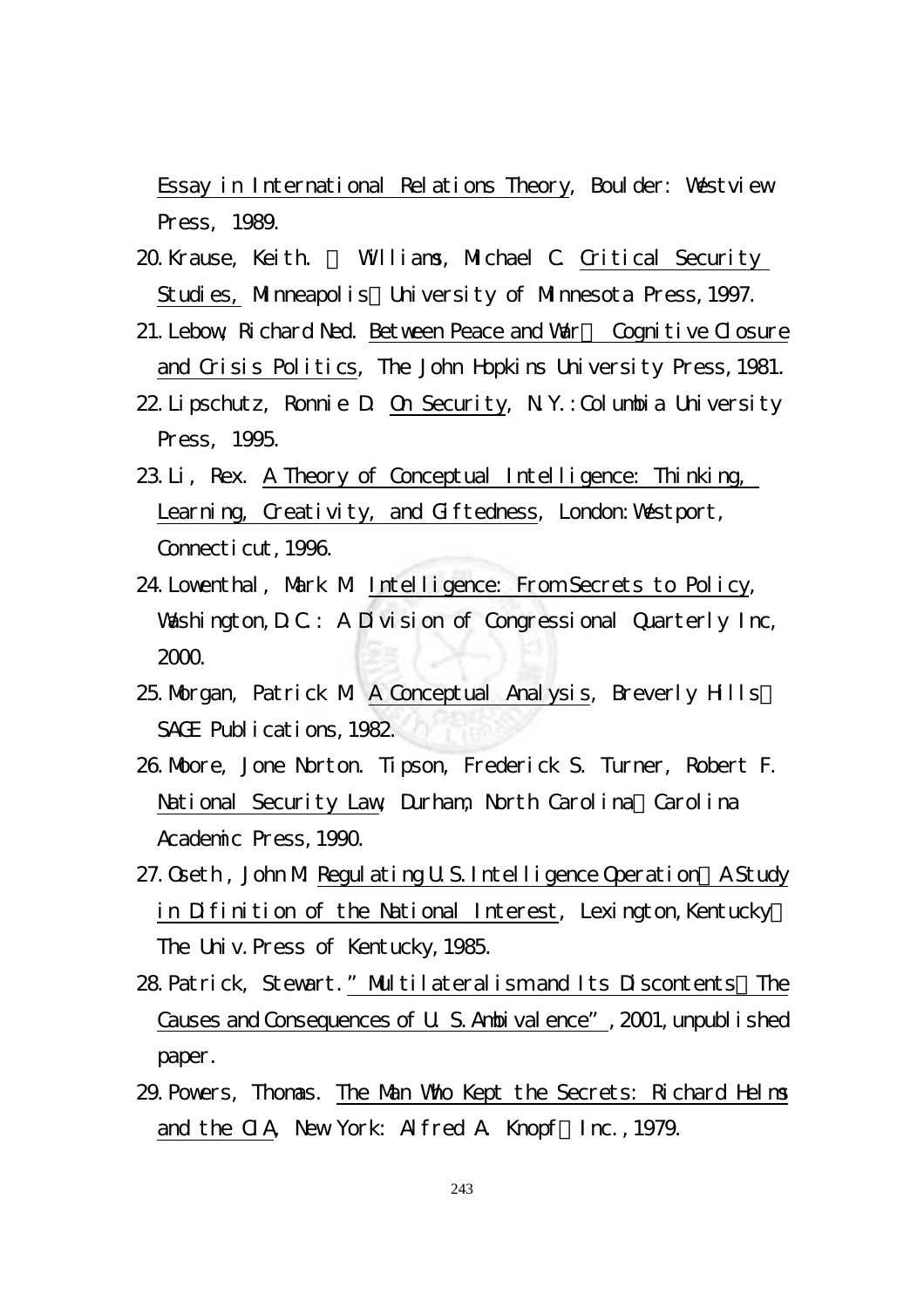- 30.Ransom, Harry Howe. The Intelligence Establishment, Cambridge, Massachusetts: Harvard University Press, 1970.
- 31.Richelson, Jeffrey. Foreign Intelligence, Cambridge: Ballinger Publishing Co., 1988.
- 32 Stares, Paul B. ed., The New Security Agenda A Global Survey, Tokyo, Japan Center for International Exchange, 1998.
- 33.Thomsisas, Stafford T. The U.S. Intelligence Community, New York: University Press of America, 1983.
- 34.Richelson, Jeffrey. The U.S.Intelligence Community, Cambridge: Ballinger Publishing Co., 1989.
- 35.Richelson, Jeffrey T. The U.S. Intelligence Community, U.S.: Westview Press, 1999.
- 36.Rosenau, James N. "Governance, Order and Change in World Politics," Governance without Government, Cambridge: Cambridge University Press, 1992.
- 37. Smoke, Richard. War: Controlling Escalation, Cambridge: Harvard University Press, 1977.
- 38.U. S., Select Committee to Study Intelligence, Final Report, Book I.
- 39.U. S., Select Committee to Study Intelligence, Final Report, Book III.
- 40.Wheaton, Kristan J. The Warning Solution: Intelligent Analysis in The Age of Information Overload, Fairfax,Virginia: AFCEA International Press,2001.
- 1.Baldwin, David A. "Security Studies and the End of the Cold War," World Politics, Vol. 48 October 1995.